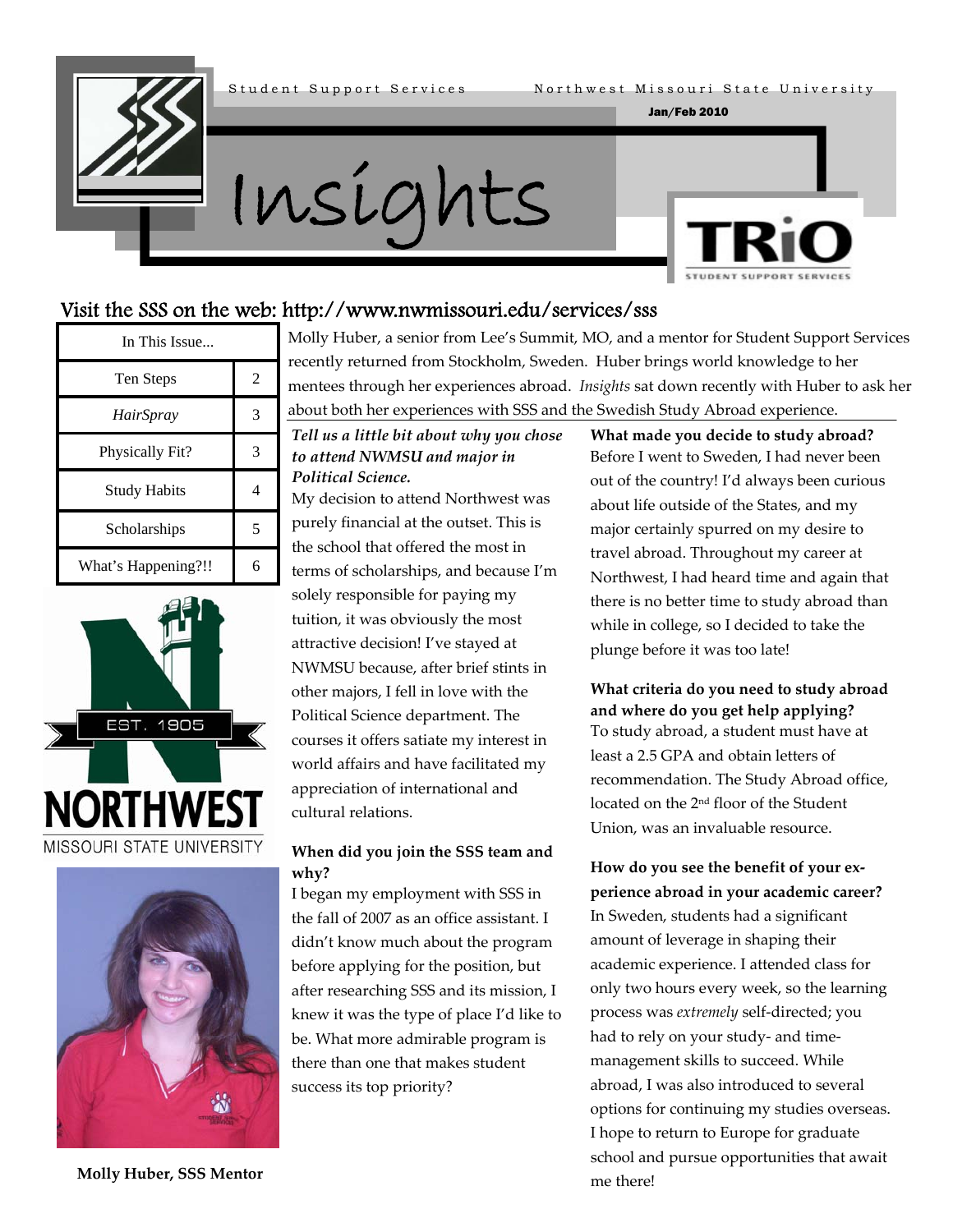



*Ten Steps to having a Great Semester* By: Tamra Ruehter

#### 1. **Attend every class** 2. **Be organized**

A. Use your student planner daily, filling in any important dates or projects. Remember to check it regularly so that you can stay on top of what's required of you.

#### 3. **Set personal and academic goals**

A. Set both short-term (get an A on the next test) and long-term goals (graduate with a 3.0 GPA)

#### 4. **Be successful in the classroom**

A. Learn how to adapt to different instructors, including rules and procedures

B. Have everything needed to participate in class; textbook, notes, pen, paper, etc.

C. ALWAYS do your homework

#### 5. **Take good notes**

A. Be an active listener, this involves not only hearing what is said but also comprehending it

B. Get copies of the notes if you must miss a class

#### 6. **Know how to read a textbook**

A. Read and review the text to really understand the material

#### 7. **Study smart**

A. Find an appropriate area to study

B. Set a schedule for studying that allows plenty of time before the test

C. ALWAYS allow more time than you think you might need

#### 8. **Get Involved**

A. Join a great campus program so that you can meet new people and be involved in fun activities

#### 9. **Plan and prepare**

A. Be aware of upcoming events or deadlines, in class or graduation

B. It's never too early to plan for the future

#### 10. **Get help when you need it**

A. NEVER be afraid to ask for help. Instructors are there to help you, so use them all you can.

#### *Quotes for Life*

"Enthusiasm is the most important thing in life." — Tennessee Williams

"What lies behind us, and what lies before us, are tiny matters compared to what lies within us." — Ralph Waldo Emerson

"A pessimist sees the difficulty in every opportunity; an optimist sees the opportunity in every difficulty." — Winston Churchill

"Success consists of getting up just one more time than you fall" — Oliver Goldsmith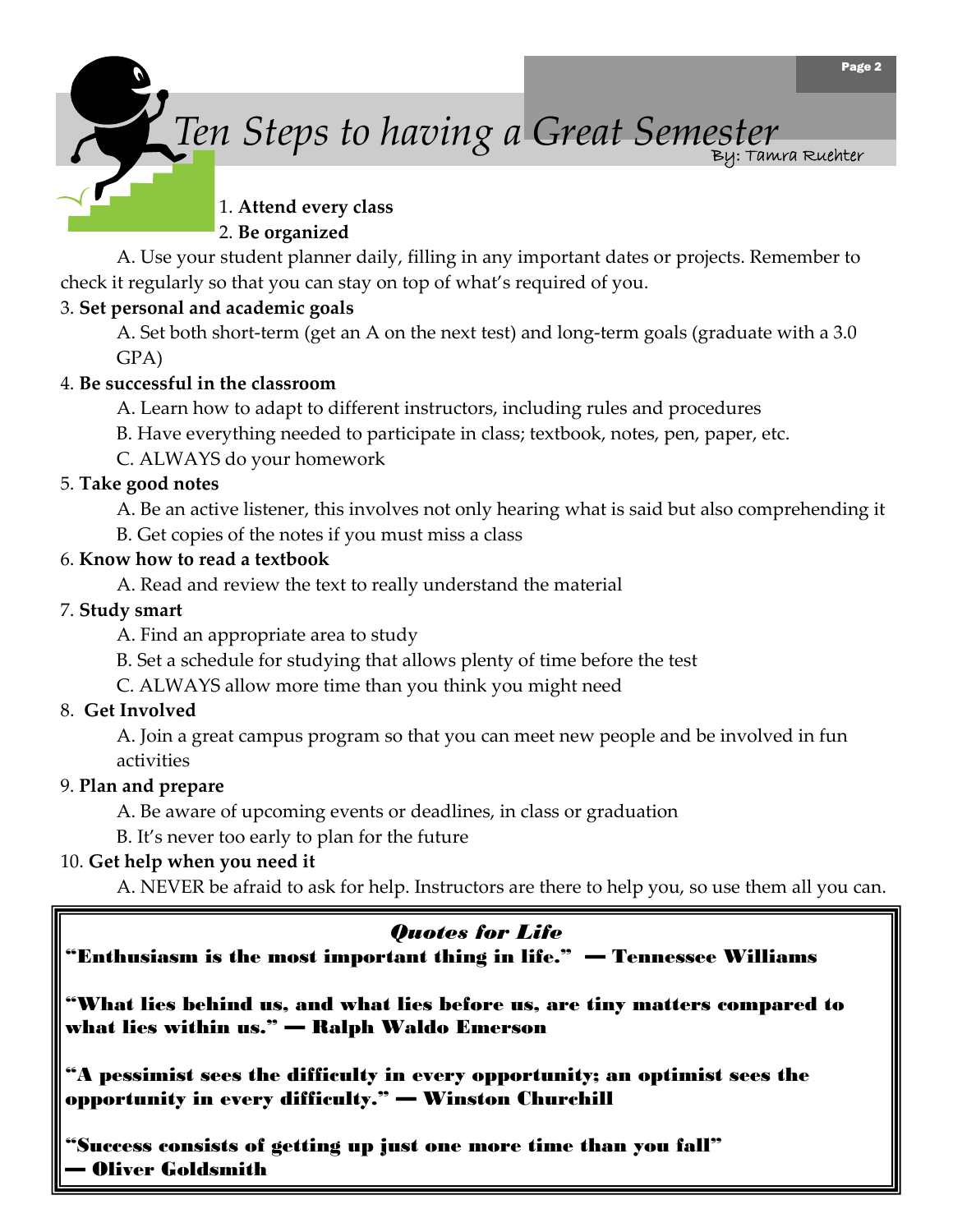### By: Jessica Freund *Physical Activity Impacts Your Grades*

It's a new year and for most people that means shedding away those holiday pounds. However, that is easier said than done. For many people, this goal might last a month or two, but then people end up getting into their old routines that do not consist of working out. Individuals are either too busy, tired, or have a lot more important things to do. However, physical activity is very important! Therefore, physical activity should be incorporated in your daily routine. In fact, it has been proven that physical activity influences academic performance. Physical activity tends to result in improved attributes such as increased brain function and nourishment, higher energy/ concentration levels, changes in body build affecting self esteem, increased self‐esteem and better behavior which all support cognitive learning.

It is evident that physical activity impacts your grades. So what are you going to do? Get motivated and go work out! Walk around the track at the recreation center or go run on the treadmill. Grab a great



book or your biology notes and you can read them while you walk! You could even go play hoops with a buddy! This physical activity will make you feel better and you will see an improvement in your grades!



You can also check out the Northwest Fitness Center! The fitness center offers a variety of exercise equipment including cardio and weight training at three different locations around campus – all at affordable rates! Call for their hours and rates at (660) 562‐ 1708.



#### **Encore Presents** *HAIRSPRAY***!!!**

 Student Support Services will be attending the Encore event *Hairspray* and as participants of the SSS program you are eligible to go free!

 On March 9, 2010, at 7:30 p.m., North‐ west Missouri State University will be hosting the eight‐time Tony award winning Broadway musical-comedy. *Hairsrpray* brings to life Tracy Turnblads' story as she tries to dance her way into TVʹs most popular show and tries to win over the boy she loves. Watch as this big girl, with big hair and an even bigger heart, becomes a teen ce‐ lebrity overnight.

 See your mentor ASAP for ticket information!!! **RSVP by FEB 1!**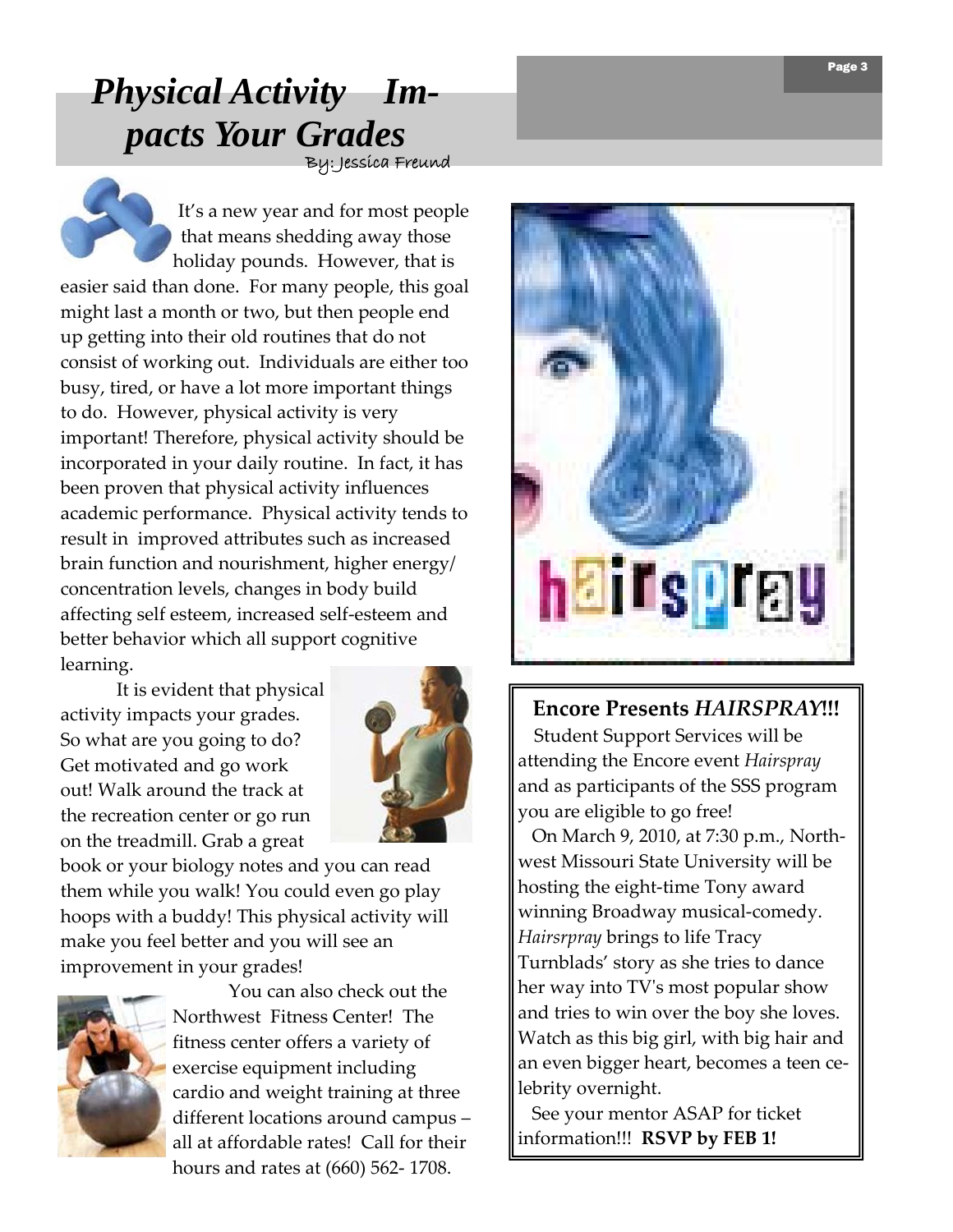## Don't Get Behind in Studying

By: Niki Skutnik



Start early this semester – begin good study habits now. In order to be successful, studying should begin when classes begin. As the semester continues, grasping the content of the basic materials presented at the out‐ set of the course is instrumental to comprehending material later in the semester. Also, when tests roll around, you won't be behind! Here are a few things to keep in mind while studying:

**1. Find a well‐lit space with few distractions to study**

**2. Study in small chunks of time so that you don't try to overload your brain.**

- **3. Switch between subjects so your mind doesn't get burnt out on one subject.**
- **4. Review previous lecture notes prior to attending the next lecture.**

If you have questions about a topic, go see the teacher **NOW** rather than waiting and having a hard time understanding any of the information to follow.

While these tips are great for studying in general, there are a few additional things you should do when preparing for a test. Cramming may get you through the test, but here are some ways to help retain the information for the test and apply it to future classes:

1. Start studying at least a few days in advance so that it's more of a review the night before the **test than a cram session.**

2. Make flash cards for things such as vocabulary words and start by learning a few at a time **then adding a few more each time you look at the flash cards.**

Re‐writing notes may be a way to help you stay organized while studying at the same time because the more times you see the information the more likely you will remember it.

While these tips may seem elementary and silly for a college student to do, they are basic study skills that will improve comprehension. Take these ideas into consideration when you are in class or preparing for a test. If using all of these tips is too much to handle, try a couple at first and gradually add more until you can do all of them and not be overwhelmed.

|             | STUDENT SUPPORT SERVICES PRIZE DRAWING |  |
|-------------|----------------------------------------|--|
| <b>NAME</b> |                                        |  |
| PHONE       |                                        |  |
| E-MAIL      |                                        |  |

**CUT OUT AND COMPLETE THE FORM TO THE LEFT. BRING TO YOUR STUDENT SUPPORT SERVICES MENTOR TO HAVE AN EXTRA ENTRY IN THE MONTHLY DRAWINGS! SSS IS GIVING AWAY SOME GREAT STUFF!**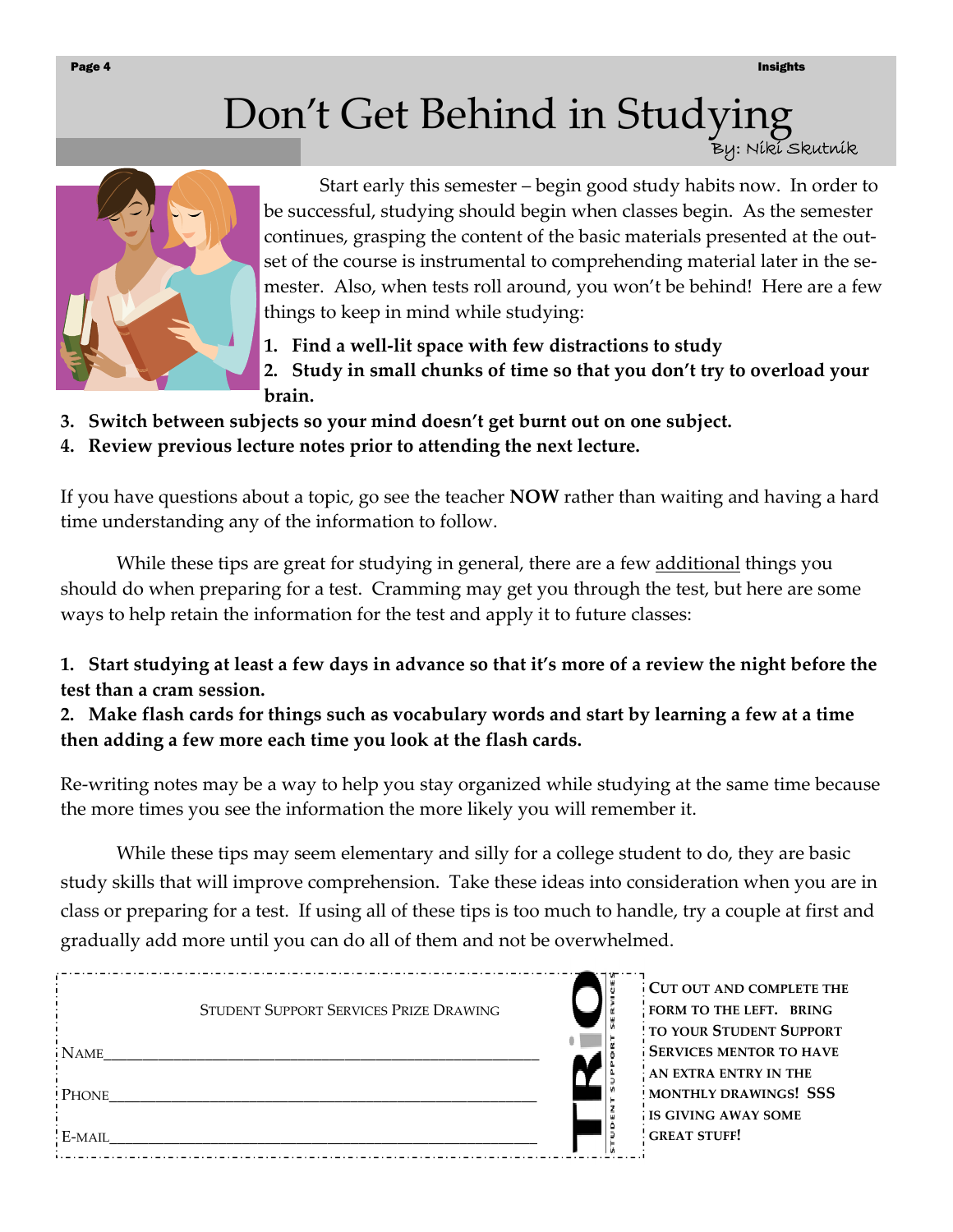## *Show me the Money!!*

 Especially in today's economy, students need to be aware of any scholarships, financial aid or assistance available to help off‐set the cost of tuition. Student Support Services offers its members several financial aid opportunities. Applications are typically available at the web‐ site and in the SSS office.

#### *Scholarship Criteria*

Basic eligibility information for the scholarships are listed on the Internet. Awards for the second semester are contingent upon meeting certain criteria during the first semes‐ ter that the scholarship is awarded. These scholarships, including the number of recipients and award amount, are based on the availability of funds.

Scholarship applications, along with all required supplemental paperwork, must be submitted to the SSS office by February 1, 2010.

The following is a list of SSS Scholarships:

- Saville Scholarship
- Pat Danner Scholarship
- Marvin E. and Kathryn B. Lehnen Scholarship
- Joe Dirksen Memorial Scholarship
- Grant Aid Scholarship Program

See your mentor today to assist in completing the paperwork for one of the SSS scholarships. In addition to these SSS monies, you can work with your mentor to apply for any additional scholarships found on the NWMSU Financial Aid & Scholarship website.

In addition to scholarships available through SSS, there are tons of scholarships available on the Internet. Listed below are some sample websites you can use to get the latest information on nationally available scholarships.

| College Board                                 | www.collegeboard.com        |
|-----------------------------------------------|-----------------------------|
| College Is Possible                           | www.collegeispossible.org   |
| <b>College Quest</b>                          | http://collegequest.com/    |
| Office of<br>Postsecondary Ed                 | www.ed.gov/students         |
| Petersons                                     | www.petersons.com           |
| Think College                                 | www.ed.gov/thinkcollege     |
| Cash for College                              | www.nasfaa.org              |
| FAFSA on the Web                              | www.fafsa.ed.gov            |
| <b>Federal Student Aid</b><br>on the Web      | www.studentaid.ed.gov       |
| <b>MOHELA</b>                                 | www.mohela.com              |
| Sallie Mae                                    | www.salliemae.com           |
| SmartStudent Guide to<br><b>Financial Aid</b> | www.finaid.org              |
| <b>College Connection</b>                     | www.collegescholarships.com |
| CollegeNet                                    | www.collegenet.com          |
| <b>GOCOLLEGE</b>                              | www.gocollege.com           |
| Scholarship Page                              | www.scholarship-page.com/   |
| Scholarships.com                              | www.scholarships.com        |
| <b>Wired Scholar</b>                          | www.wiredscholar.com        |
| <b>NextStudent</b>                            | www.nextstudent.com         |
| Collegeview                                   | www.collegeview.com         |
| FastAid                                       | www.fastaid.com             |
| Scholarships.com                              | http://scholarships.com     |
| Scholarships 101                              | www.scholarships101.com     |

**Academic Success Tip:** Northwest replaces their textbooks every 3-5 years allowing students the opportunity to purchase texts pertaining to their major which are up to date and inexpensive. These texts can be useful as a graduate or undergraduate and can be purchased for about \$2 each. This provides an inexpensive opportunity to establish your professional library and accure resources useful in later endeavors be they academic or personal.